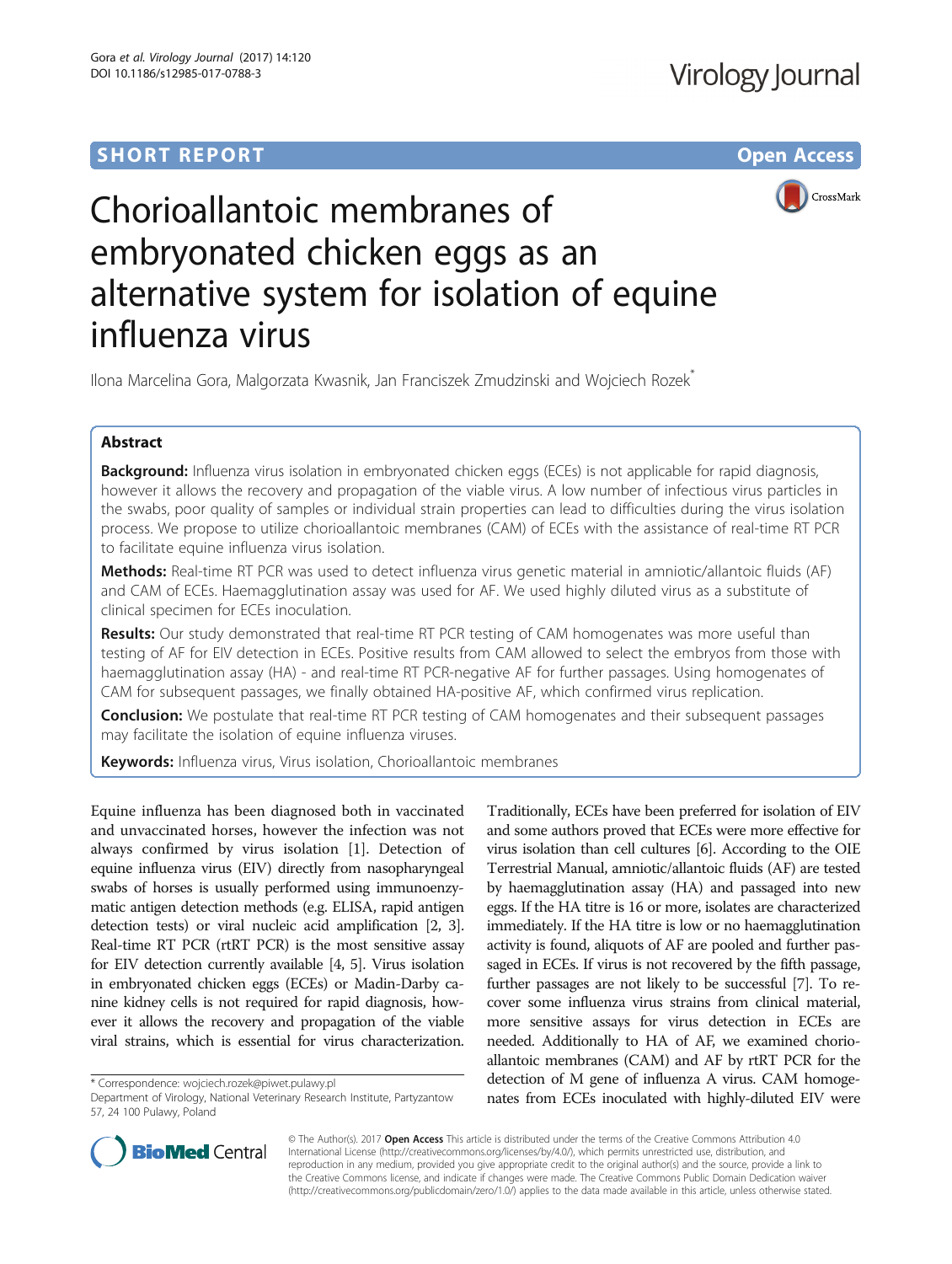used for subsequent passages until virus was detectable in AF by HA.

EIV strain A/equine/Pulawy/2008 (H3N8) having titre 107.1 EID50/ml (3rd passage in ECEs) was serially diluted from  $10^{-1}$  to  $10^{-8}$ . Six 9-day-old ECEs were inoculated with 0.2 ml of each dilution into the allantoic sac. After 72 h incubation at 37 °C ECEs were cooled down to 4 °C. After AF have been collected, the body of embryo and yolk membrane were removed from the egg shell. CAM were separated out with sterile tweezers. Each CAM was rinsed in cold PBS, weighted, frozen in -70 $\textdegree$  C and defrosted. To each CAM three volumes  $(v/w)$  of PBS were added and samples were sonicated (30 s, 130 W). Haemagglutination titre was determined for AF. RNA was extracted from AF and CAM homogenates using TRI Reagent® (Sigma-Aldrich, St. Louis, USA) as described by Chomczynski and Sacchi [\[8](#page-3-0)]. The TaqMan rtRT PCR was performed using a QuantiTect Probe RT-PCR kit (Qiagen, Hilden, Germany) on the 7500 Fast real-time PCR system (Applied Biosystems, Foster City, USA) according to the protocol recommended by WHO [[9\]](#page-3-0). Primers and the probe used in this study targeted the conservative influenza virus M gene: InfA Forward 5′-GACCRATCCTGTCACCTCTGAC-3′; InfA Reverse 5′-AGGGCATTYTGGACAAAKCGTCTA-3′; InfA Probe1 5′-FAM TGC AGT CCT CGC TCA CTG GGC ACG –BHQ1–3′. The reaction was conducted in a total volume of 25 μl containing 0.4 μM of each primer, 0.12 μM of probe and 2 μl of viral RNA. Reaction conditions were as follows: one cycle at 45 °C for 10 min, followed by 10 min at 95 °C, and 40 cycles of 15 s at 95 °C and 45 s at 60 °C. Statistical analysis was done based on six replicates of both AF and CAM for each dilution. Mann - Whitney  $U$  test [\[10\]](#page-3-0) was used to describe differences in  $C_t$  values between CAM and AF.

A haemagglutination assay was used for AF from ECEs inoculated with  $10^{-1}$  to  $10^{-8}$  . HA titers 64 and above were obtained for the dilution range  $10^{-1}$  to  $10^{-5}$ . For  $10^{-6}$  dilution 50% of ECEs were HA positive and the highest standard deviation (SD) of Ct was observed (Table 1). Using higher viral dilutions we obtained ECEs with no HA titres. For this group we tested AF and CAM with rtRT PCR. The mean  $C_t$  values were lower for CAM than for AF in dilutions 10−<sup>5</sup> to 10−<sup>8</sup> . Positive results in rtRT PCR ( $C_t$  < 38) were obtained for ECEs inoculated by 10<sup>-6</sup> EIV dilution for AF and by  $10^{-8}$  (mean C<sub>t</sub> = 33.15) for CAM homogenates. The Ct 38 threshold for positive results was based on O.I.E. protocol recommendations [\[9](#page-3-0)]. AF from infected ECEs (HA 256) and AF from uninfected ECEs (HA negative) were used as positive and negative controls, respectively. Ct values in the range from 14.1 to 15 for positive and >38.9 for negative controls were obtained. Beta actin gene was used as internal control of rt RT PCR and mean Ct value 30.94 and 19.15 were obtained for AF and CAM, respectively. There was no correlation between

Table 1 Real-time RT PCR of amniotic/allantoic fluids (AF) and chorioallantoic membranes (CAM) from embryonated chicken eggs inoculated with A/equine/Pulawy/2008

| <b>Dilution</b> | $10^{-5}$        |        | $10^{-6}$         |        | $10^{-7}$ |        | $10^{-8}$ |        |
|-----------------|------------------|--------|-------------------|--------|-----------|--------|-----------|--------|
| Sample          | AF               | CAM    | AF                | CAM    |           | AF CAM | AF        | CAM    |
| $Ct(n = 6)$     | $19.3^{\circ}$   | 11.3   | 36                | 27.4   | 40        | 32.1   | 40        | 29.7   |
|                 | 193 <sup>b</sup> | 12.3   | $18.4^{\circ}$    | 8.5    | 40        | 32     | 40        | 34.6   |
|                 | $194^{\rm a}$    | 12.2   | 19 <sup>a</sup>   | 13.3   | 40        | 32.7   | 40        | 33.1   |
|                 | $14.5^{b}$       | 12.6   | 35.6              | 24.9   | 40        | 30.1   | 40        | 34.9   |
|                 | $16.3^{b}$       | 12.4   | 18.2 <sup>a</sup> | 8.9    | 40        | 33.9   | 38.9      | 34.2   |
|                 | $19.5^{\circ}$   | 11.5   | 35.9              | 24.3   | 40        | 30.8   | 40        | 32.4   |
| Mean            | 18.05            | 12.05  | 27.18             | 17.88  | 40        | 31.93  | 39.81     | 33.15  |
| <b>SD</b>       | 2.1              | 0.5    | 9.5               | 8.6    | $\Omega$  | 1.4    | 0.4       | 1.9    |
| p               |                  | 0.0050 |                   | 0.1735 |           | 0.0028 |           | 0.0037 |

a HA 64

b HA 128

SD standard deviation

 $p - p$  value calculated with Mann-Whitney U test

Ct values for M and beta actin genes. Results are presented in supplementary materials ("Additional file [1](#page-2-0)"). Our study showed that rtRT PCR testing of CAM homogenates was more helpful than rtRT PCR of AF for EIV detection in ECEs. Inoculation of low doses of virus ( $10^{-7}$  and  $10^{-8}$  dilutions) resulted in negative HA titre as well as negative rtRT PCR of AF, while results of rtRT PCR for CAM showed the presence of the viral genetic material. Detection of EIV genetic material in ECEs is not the proof of the presence of viable virus, however, it may indicate the potential virus source.

In the second part of the experiment, passages of pooled CAM homogenates and AF harvested from ECEs inoculated with the virus A/equine/Pulawy/2008 diluted from  $10^{-6}$  to  $10^{-8}$  were performed. The first passage was done with ECEs, which AF were previously confirmed negative in HA. Inoculation with the highest dilution (10−<sup>8</sup> ) was triplicated. We tested if subsequent passages of CAM homogenates would result in HA-positive AF. Positive HA results for AF were obtained in the first passage of CAM homogenates derived from ECEs inoculated with 10−<sup>6</sup> virus dilution. For more diluted inoculum, positive HA titres of AF were obtained in the second or third passages of  $10^{-7}$  and  $10^{-8}$  dilutions, respectively (Table [2](#page-2-0)). Passages of AF resulted in negative HA (HA < 4) of AF by the third passage (except for one sample with HA 8 in the third passage of AF derived from embryo inoculated with  $10^{-7}$  dilution). AF samples were tested also by rtRT PCR for M gene and Ct values below 38 were obtained in all cases (data included in "Additional file [2](#page-2-0)").

A low number of infectious viral particles in the swabs, poor quality of samples or individual strain properties can lead to difficulties in the influenza virus isolation.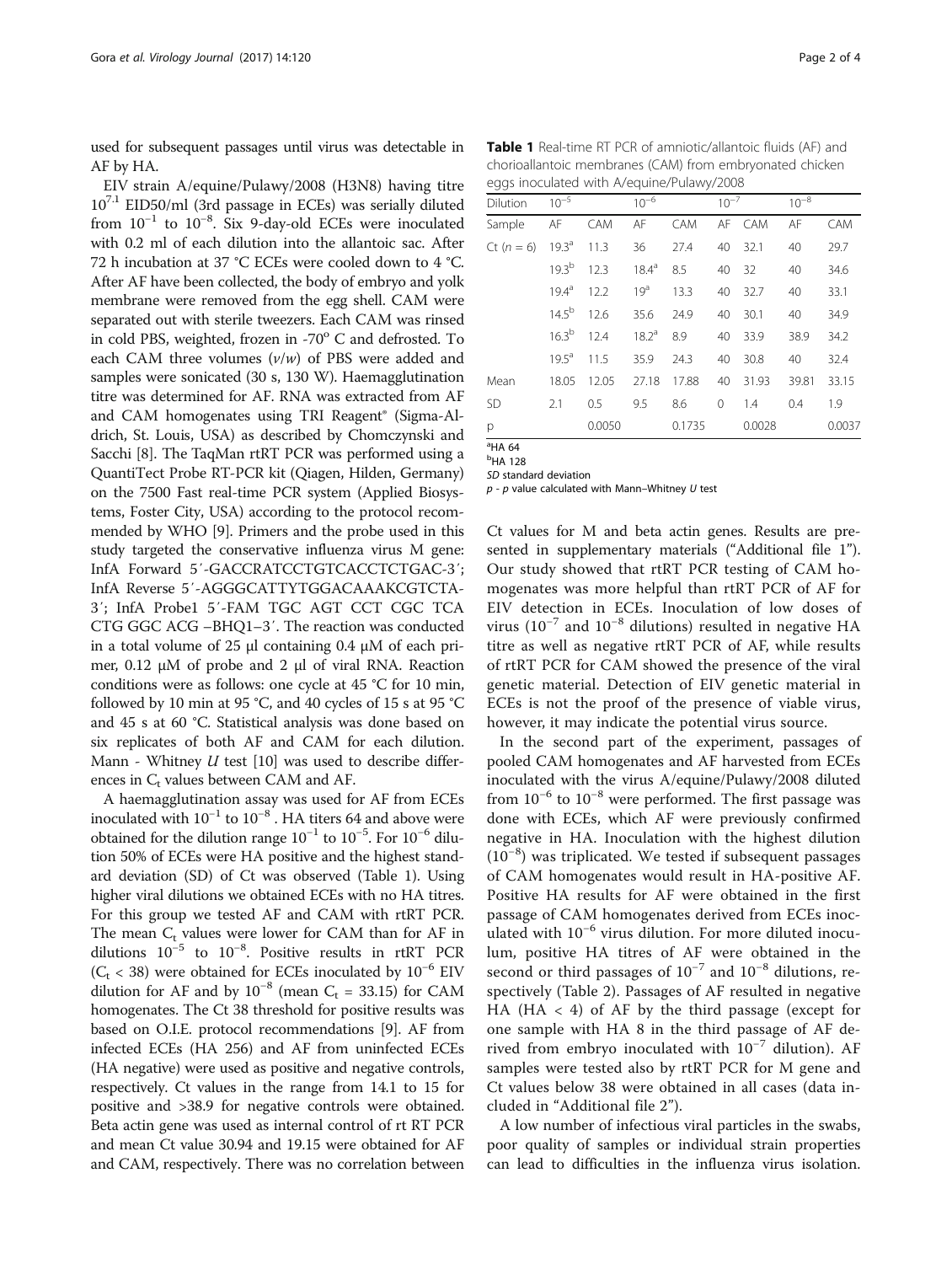| CAM         |           |           |           |           |           | AF        |           |           |           |           |
|-------------|-----------|-----------|-----------|-----------|-----------|-----------|-----------|-----------|-----------|-----------|
| Dilution    | $10^{-6}$ | $10^{-7}$ | $10^{-8}$ | $10^{-8}$ | $10^{-8}$ | $10^{-6}$ | $10^{-7}$ | $10^{-8}$ | $10^{-8}$ | $10^{-8}$ |
| 1st passage | 128       | $<4\,$    | <4        | $\leq 4$  | <4        | $<$ 4     | $<4$      | $<4$      | $<4$      | $<4$      |
| $(n = 3)$   | 128       | $<4\,$    | <4        | $\leq 4$  | <4        | $<$ 4     | $<4$      | $\leq 4$  | $<4$      | $\leq 4$  |
|             | 256       | $<4\,$    | $<$ 4     | $\leq 4$  | <4        | <4        | $<4$      | $<4\,$    | $<4$      | <4        |
| 2nd passage |           | 128       | $<$ 4     | $\leq 4$  | <4        | <4        | $<4$      | $<4$      | $<4$      | <4        |
| $(n = 5)$   |           | $<4$      | $\leq 4$  | $\leq 4$  | <4        | <4        | $<4$      | $<4\,$    | $<4$      | $<4$      |
|             |           | 256       | $\leq 4$  | $\leq 4$  | <4        | <4        | $<$ 4     | $<4$      | $<4$      | $<4$      |
|             |           | 128       | $<$ 4     | $<$ 4     | <4        | <4        | $<4$      | $<4$      | $<$ 4     | <4        |
|             |           | 128       | $<$ 4     | $\leq 4$  | <4        | <4        | $<4\,$    | $<4\,$    | $<4$      | <4        |
| 3rd passage |           |           | 128       | 32        | 256       | <4        | $<$ 4     | $<4\,$    | $<4$      | $<4\,$    |
| $(n = 5)$   |           |           | 64        | 32        | 64        | <4        | $<4\,$    | $<4\,$    | $<4\,$    | <4        |
|             |           |           | 128       | 64        | 1024      | <4        | $<4\,$    | $<4\,$    | $<4$      | <4        |
|             |           |           | 128       | 8         | 2048      | <4        | 8         | $\leq 4$  | $<4\,$    | <4        |
|             |           |           | 64        | 64        | 128       | <4        | $<4$      | $<4$      | $<4$      | $\leq 4$  |

<span id="page-2-0"></span>Table 2 HA titres of amniotic/allantoic fluids (AF) in three consecutive passages of AF or chorioallantoic membranes (CAM) homogenates

The possibility of ECEs preselection for pooling samples could eventually increase the isolation rate if the virus is present in samples at a very low concentration. In this study we used rtRT PCR detection of EIV in combination with consecutive passages of CAM homogenates. Influenza virus could infect the layer of susceptible cells covering CAM. Chorioallantoic membranes function as the respiratory organs of the embryo and as reported previously are probably the most abundant source of virus in eggs [\[11\]](#page-3-0). Our rtRT PCR test results showed a higher level of EIV genetic material in CAM than in AF. Influenza virus is transmitted from cell to cell in cellfree form, after budding from the cell surface, which is facilitated by neuraminidase activity. Progeny virions might also pass on to adjacent, uninfected cells when they remain associated with the parental cell surface [[12\]](#page-3-0). Another mode of cell to cell transmission is direct translocation of viral ribonucleoprotein complexes via intercellular connections and infection of neighboring cells [\[13](#page-3-0)]. This might explain, why genetic material of influenza virus is detected in CAM while AF from the same ECE is negative. Other components of ECEs than AF were used by Tang et al. [\[14\]](#page-3-0) in influenza virus isolation. The authors showed that passaging of mixed chick embryo and AF improved the isolation rate of avian influenza virus from field samples under non-optimal conditions (old fecal samples). CAM fragments maintained in roller tubes were used by Samuel et al. in 1981 for respiratory virus isolation and multiplication [\[15\]](#page-3-0). They used haemagglutination assay for confirmation of influenza A and B virus multiplication in in vitro CAM cultures inoculated with human clinical material. We used rtRT PCR as a highly

sensitive detection method to confirm EIV multiplication in CAM.

In summary, we suppose that the monitoring of CAM homogenates from inoculated ECEs by rtRT PCR and their subsequent passages could possibly facilitate the isolation of EIV. Further experiments using more strains and clinical material are needed. The presented approach was used for equine influenza virus however, it probably could be used for influenza A viruses from other hosts.

### Additional files

[Additional file 1:](dx.doi.org/10.1186/s12985-017-0788-3) Real time RT PCR for beta actin gene in AF and CAM of embryos inoculated with A/equine/Pulawy/2008. (XLSX 35 kb) [Additional file 2:](dx.doi.org/10.1186/s12985-017-0788-3) Real time RT PCR for M and beta actin genes in three consecutive passages of AF and CAM. (XLSX 183 kb)

#### Abbreviations

AF: Amniotic/allantoic fluids; CAM: Chorioallantoic membranes; Ct: Cycle threshold; ECEs: Embryonated chicken eggs; EID50: 50% Egg Infective Dose; EIV: Equine influenza virus; HA: Haemagglutination assay; OIE: World Organisation for Animal Health; rtRT PCR: Real-time Reverse Transcription Polymerase Chain Reaction; SD: Standard Deviation

#### Funding

The study was supported by the project, KNOW (Leading National Research Centre).

Scientific Consortium "Healthy Animal - Safe Food", a decision of the Ministry of Science and Higher Education, No. 05–1/KNOW2/2015 (K/02/1.0).

#### Availability of data and materials

All relevant information is provided in this current manuscript.

#### Authors' contributions

IMG, MK, WR designed the experiments. IMG and MK performed experiments. IMG, MK, JFZ and WR analyzed the data and wrote/edited the manuscript. All authors read and approved the final manuscript.